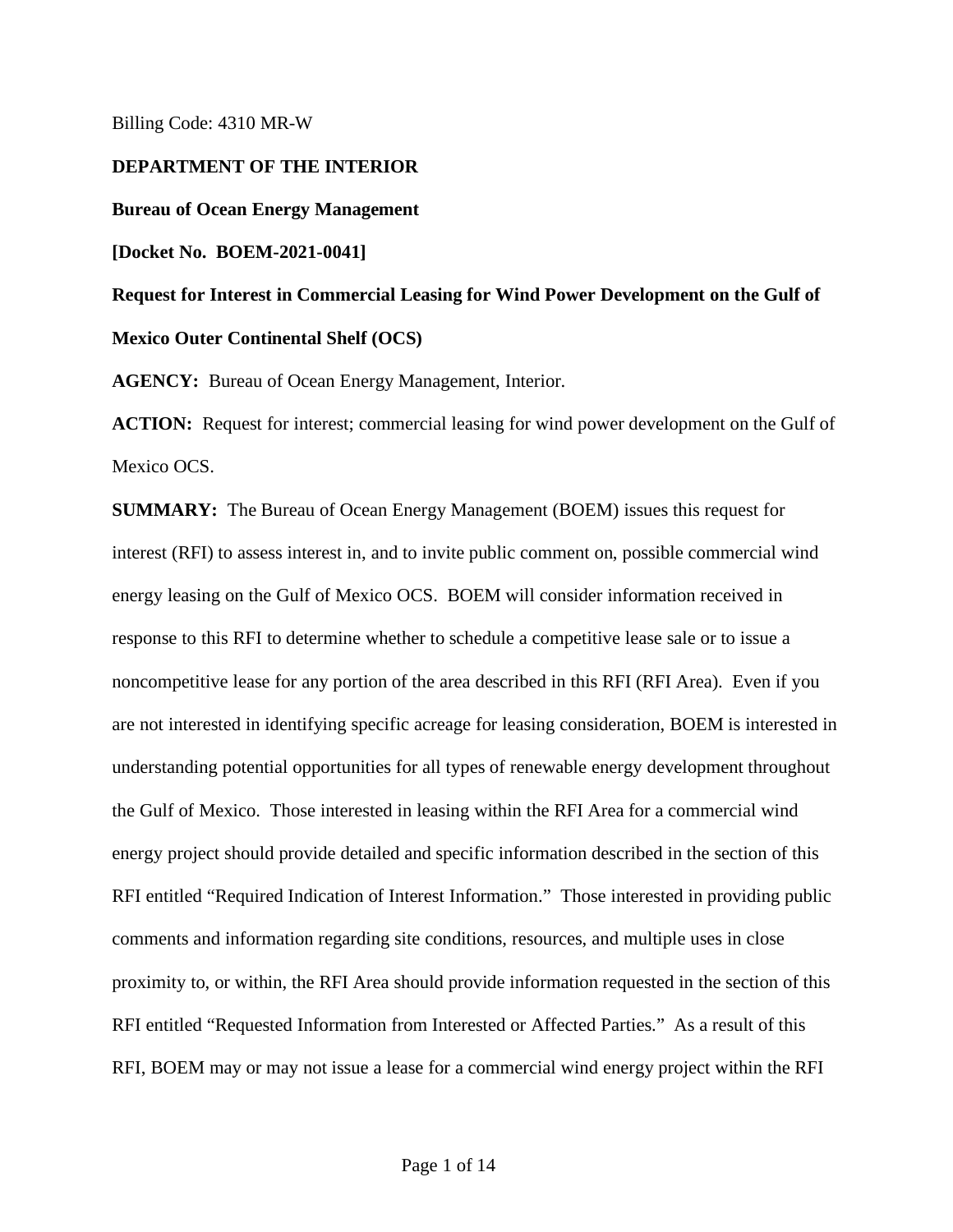Area; a lease is the first step in BOEM's process to review and approve a commercial wind energy project. See the section of this RFI entitled "BOEM's Planning and Leasing Process." **DATES:** Submissions indicating your interest in or providing comments on commercial leasing within the RFI Area must be received no later than [INSERT DATE 45 DAYS AFTER DATE OF PUBLICATION IN THE *FEDERAL REGISTER*]. Late submissions may not be considered. **ADDRESSES:**Please submit indications of interest in commercial leasing via U.S. Postal

Service, FEDEX, UPS, or any other mail carrier to: Bureau of Ocean Energy Management, Office of Emerging Programs, 1201 Elmwood Park Boulevard, New Orleans, Louisiana 70123. In addition to a paper copy, include an electronic copy on any digital data storage device. Do not submit indications of interest via the Federal eRulemaking Portal.

Please submit comments and other information as listed in the section titled "Requested Information from Interested or Affected Parties*"* by either of the following two methods:

- 1. Federal eRulemaking Portal: [http://www.regulations.gov.](http://www.regulations.gov/) In the search box at the top of the webpage, enter BOEM-2021-0041 and then click "search." Follow the instructions to submit public comments and view supporting and related materials.
- 2. U.S. Postal Service or other mail delivery service. Send your comments and other information to the following address: Bureau of Ocean Energy Management, Office of Emerging Programs, 1201 Elmwood Park Boulevard, New Orleans, Louisiana 70123. For information about submitting public comments, please see the section under

Supplementary Information entitled "Protection of Privileged, Personal, or Confidential Information."

**FOR FURTHER INFORMATION CONTACT:** Tershara Matthews, Chief, Emerging Programs, Office of Emerging Programs, Bureau of Ocean Energy Management, 1201 Elmwood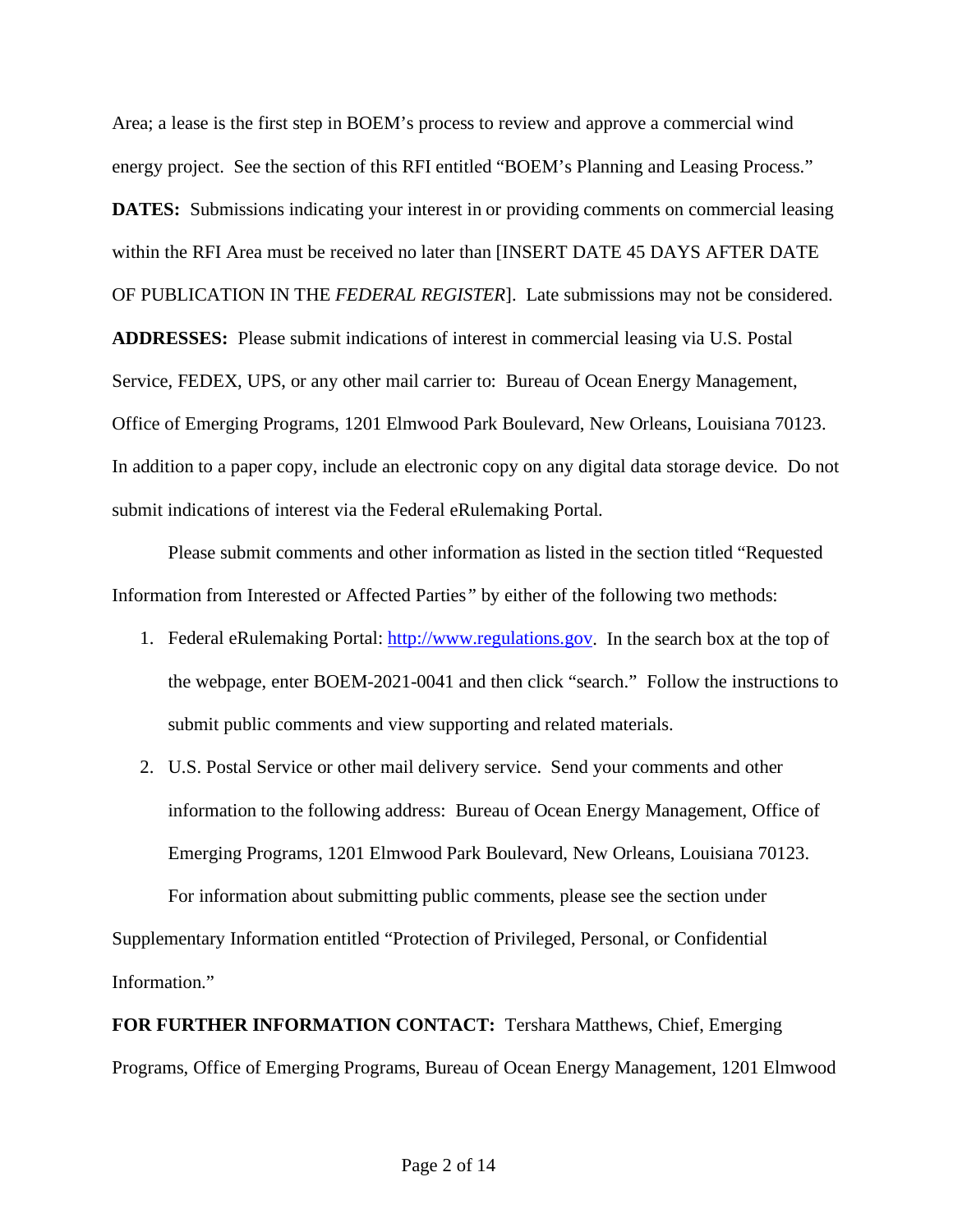Park Boulevard, New Orleans, Louisiana 70123, (504) 736-2676 or

[tershara.matthews@boem.gov.](mailto:tershara.matthews@boem.gov)

## **SUPPLEMENTARY INFORMATION:**

*1. Authority*

This RFI is published under section  $8(p)(3)$  of the Outer Continental Shelf Lands Act (OCSLA), 43 U.S.C. 1337(p)(3) as well as the implementing regulations at 30 CFR 585.210. *2. Purpose*

Section 8(p)(3) of OCSLA requires BOEM to award leases competitively, unless BOEM determines that there is no competitive interest. This RFI is a preliminary step to assist BOEM in determining potential interest in offshore wind in the RFI Area. If, following this RFI, BOEM determines that there is no competitive interest in the RFI Area, BOEM may proceed with the noncompetitive leasing process under 30 CFR 585.232. If, following this RFI, BOEM determines that there is competitive interest in any portion of the RFI Area, BOEM may proceed with the competitive leasing process under 30 CFR 585.211 through 585.225. Whether the leasing process is competitive or noncompetitive, BOEM will include opportunities for the public to provide input. In addition, BOEM will conduct a thorough environmental review and requisite consultations with appropriate Federal agencies, federally recognized Tribes, State and local governments, and other interested parties, which will be conducted in conformance with all applicable laws and regulations. Parties other than those interested in obtaining a commercial lease are welcome to submit comments in response to this RFI.

*3. Description of the RFI Area*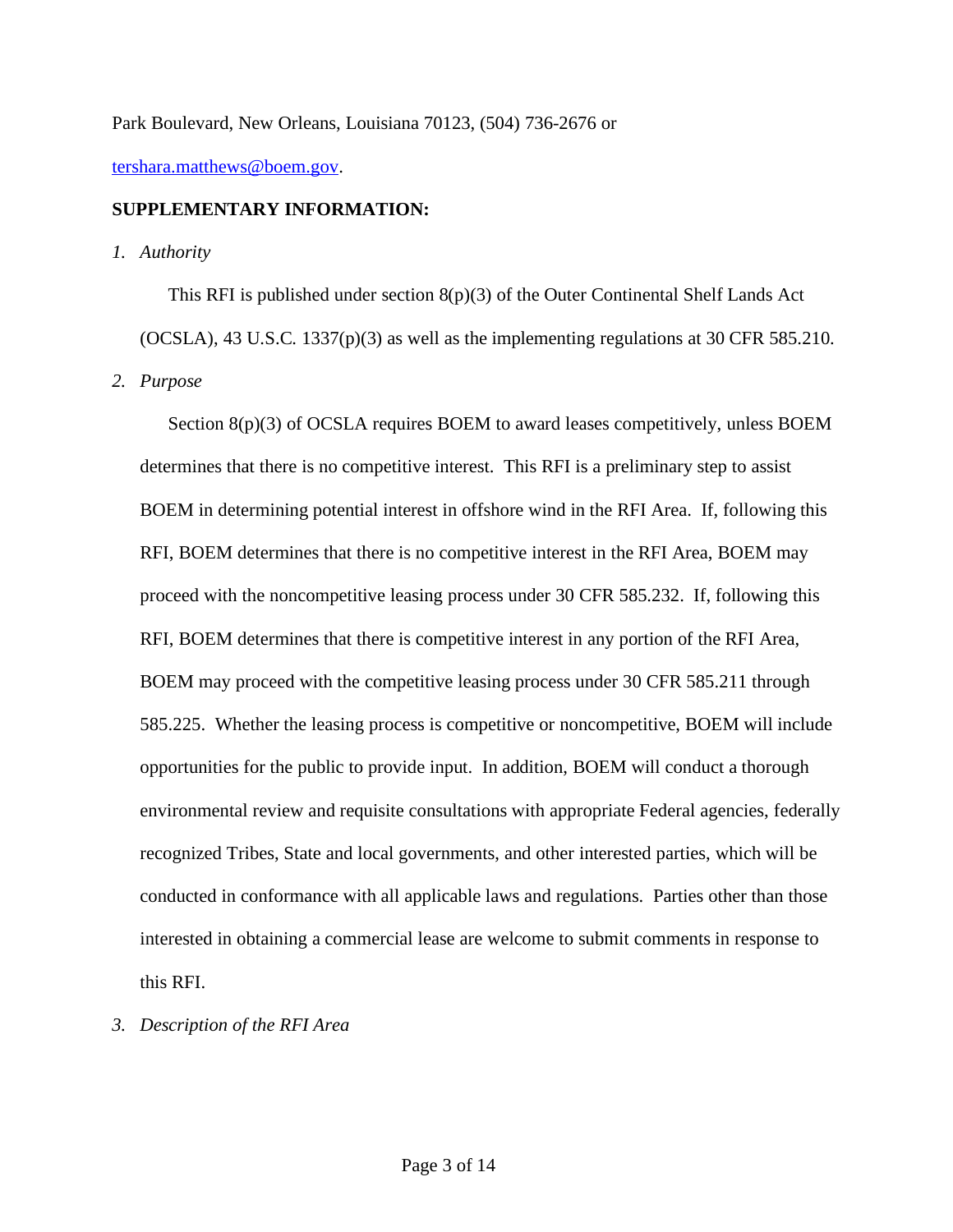The RFI Area comprises the entire Central Planning Area (CPA) and Western Planning Area (WPA) of the Gulf of Mexico, excluding the portions of those areas located in water depths greater than 1,300 meters.

The CPA is bounded on the north by the Federal-State boundary offshore Louisiana, Mississippi, and Alabama. The eastern boundary of the CPA begins at the offshore boundary between Alabama and Florida and proceeds southeasterly to 26.19° N latitude, thence southwesterly to  $25.6^{\circ}$  N latitude. The western boundary of the CPA begins at the offshore boundary between Texas and Louisiana and proceeds southeasterly to 28.43° N latitude, thence south-southwesterly to 27.49° N latitude, thence south-southeasterly to 25.80° N latitude. The CPA is bounded on the south by the maritime boundary with Mexico as established by the Treaty between the Government of the United States of America and the Government of the United Mexican States on the Delimitation of the Continental Shelf in the Western Gulf of Mexico beyond 200 Nautical Miles (U.S.-Mexico Treaty), which took effect in January 2001, and by the limit of the U.S. Exclusive Economic Zone in the area east of the continental shelf boundary with Mexico. The CPA available for possible wind energy leasing consists of approximately 29 million acres.

The WPA is bounded on the west and north by the Federal-State boundary offshore Texas. The eastern boundary begins at the offshore boundary between Texas and Louisiana and proceeds southeasterly to 28.43° N latitude, thence south-southwesterly to 27.49° N latitude, thence south-southeasterly to 25.80° N latitude. The WPA is bounded on the south by the maritime boundary with Mexico as established by the U.S.-Mexico Treaty. The WPA available for possible wind energy leasing consists of approximately 21.5 million acres.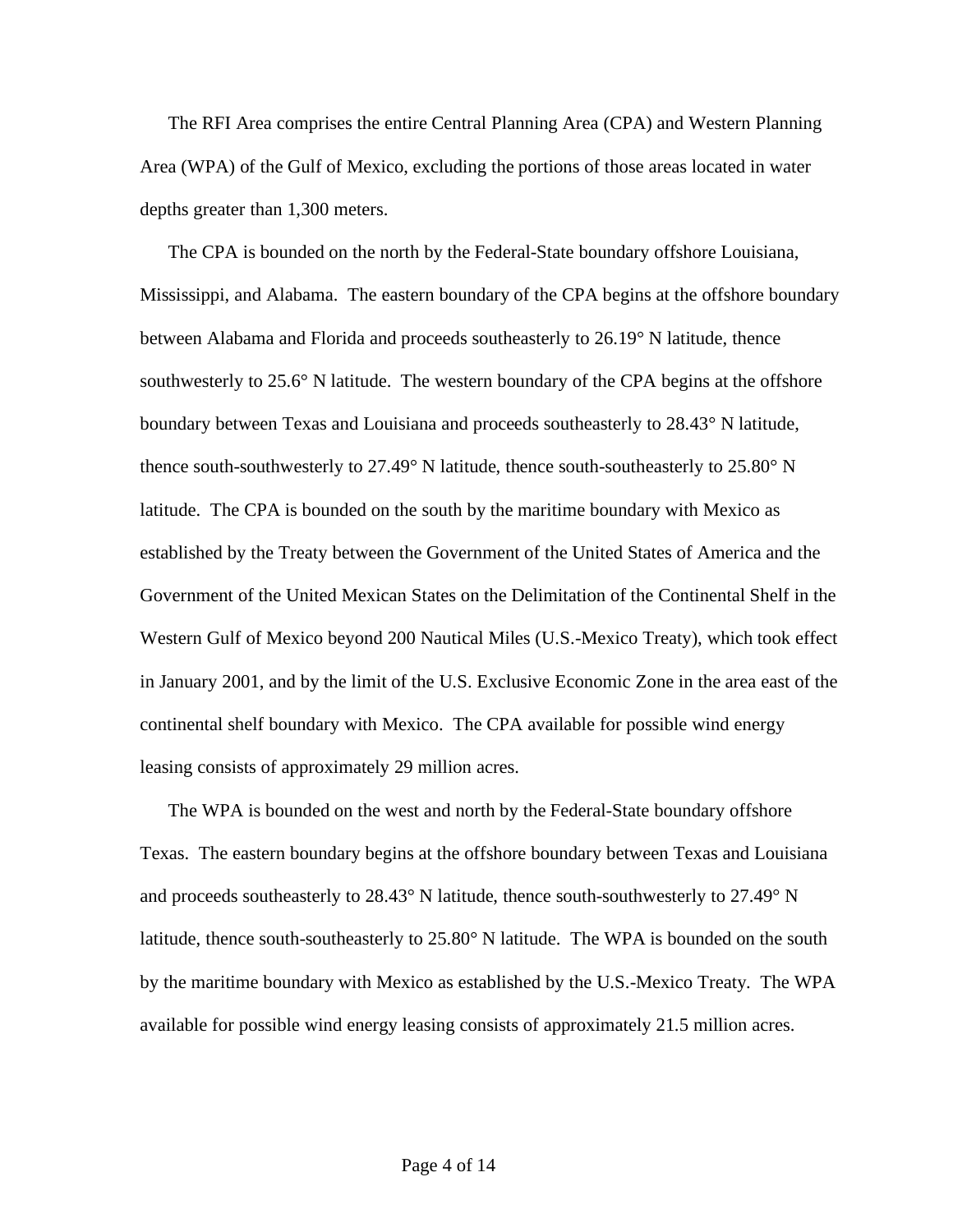A map depicting the RFI Area is available for download on the BOEM website at [http://www.boem.gov.](http://www.boem.gov/) A map depicting current active oil and gas leases in the Gulf of Mexico can be found at [https://www.boem.gov/gom-interactive-lease-statistics](https://www.boem.gov/gom-interactive-lease-statistics-dashboard)[dashboard](https://www.boem.gov/gom-interactive-lease-statistics-dashboard).

### *4. Requested Information from Interested or Affected Parties*

BOEM requests specific and detailed comments from the public and other interested or affected parties regarding the following features, activities, mitigations, or concerns within or around the RFI Area:

- a. Geological, geophysical, and biological bathymetric conditions (including shallow hazards and live bottom).
- b. Known archaeological or cultural resource sites on the seabed.
- c. Information regarding the identification of historic properties or potential effects to historic properties from leasing, site assessment activities (including the construction of meteorological towers or the installation of meteorological buoys), or commercial wind energy development in the RFI Area. This includes potential offshore and onshore archaeological sites or historic properties within the RFI Area that could potentially be affected by renewable energy activities within the RFI Area. This information will inform BOEM's review of future undertakings under section 106 of the National Historic Preservation Act (NHPA) and under the National Environmental Policy Act (NEPA).
- d. Information about potentially conflicting uses of the RFI Area, including, but not limited to, navigation (in particular, commercial and recreational vessel use), significant sediment resource areas, and oil and gas leasing. Additional information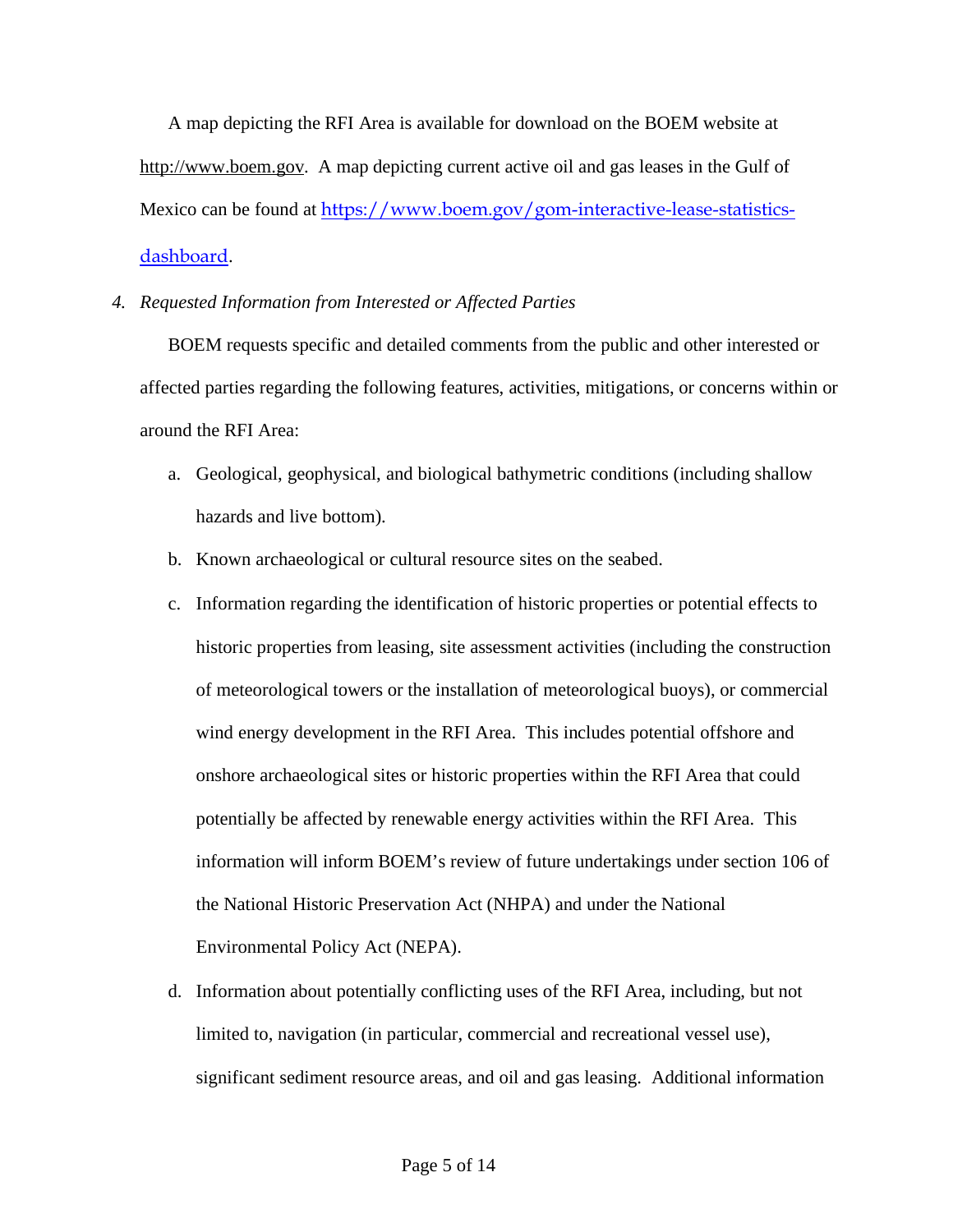regarding recreational and commercial fisheries including, but not limited to, the use of the areas, the fishing gear used, seasonal use, and recommendations for reducing use conflicts.

- e. Available and pertinent data and information concerning renewable energy resources and environmental conditions. Where applicable, spatial information should be submitted in a format compatible with ArcGIS 10.8.1 in a geographic coordinate system (NAD 27).
- f. Information relating to visual resources and aesthetics, the potential impacts of wind turbines and associated infrastructure to those resources, and potential strategies to help mitigate or minimize any visual effects.
- g. Other relevant socioeconomic, cultural, biological, and environmental information.
- h. Any other relevant information BOEM should consider during its planning and decision-making process for the purpose of issuing leases in the RFI Area.
- i. Even if you are not interested in nominating acreage for leasing, BOEM is interested in understanding potential opportunities for all types of renewable energy development in the Gulf of Mexico. Please provide information to develop an understanding of the potential investment opportunities or interest in developing clean energy in the area.

# *5. Required Indication of Interest Information*

If you intend to submit one or more indications of interest for a commercial wind energy lease within the RFI Area, you must provide the following information for each indication of interest: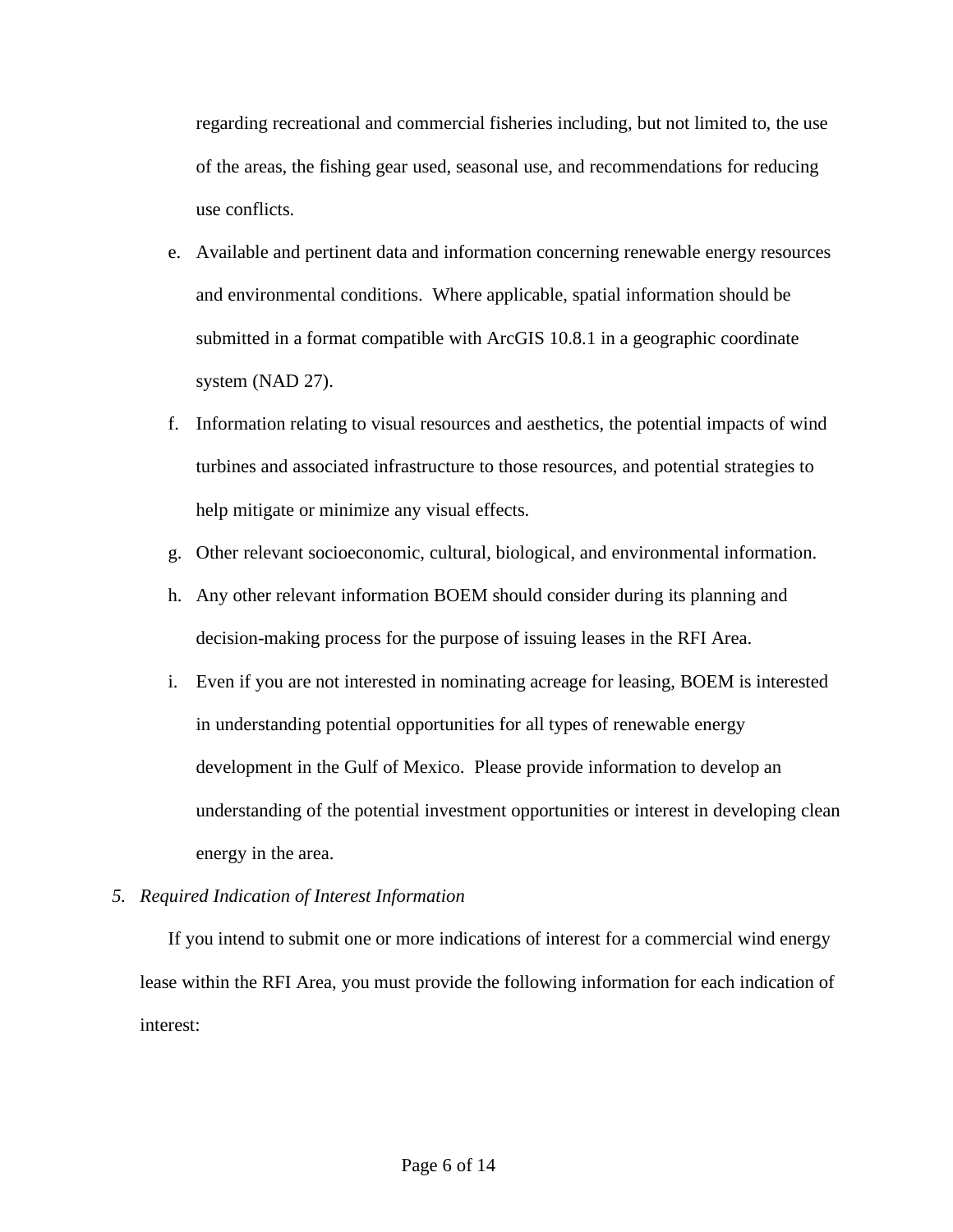- a. The BOEM leasing map name and number, or official protraction diagram number, and the specific whole or partial OCS blocks within the RFI Area that you are interested in leasing. This information should be submitted as a spatial file compatible with ArcGIS 10.8.1 in a geographic coordinate system (NAD 27) in addition to your hard copy submittal. If your nomination includes one or more partial blocks, please describe those partial blocks in terms of a sixteenth (i.e., sub-block) of an OCS block.
- b. A description of your objectives and the facilities that you would use to achieve those objectives.
- c. A preliminary schedule of proposed activities, including those leading to commercial operations.
- d. Available and pertinent data and information concerning renewable energy resources and environmental conditions in the areas that you wish to lease, including energy and resource data and information used to evaluate the area. Where applicable, spatial information should be submitted in a format compatible with ArcGIS 10.8.1 in a geographic coordinate system (NAD 27).
- e. Documentation demonstrating that you are legally qualified to hold a lease in accordance with 30 CFR585.106 and 585.107(c). Examples of the documentation appropriate for demonstrating your legal qualifications and related guidance can be found in [the Qualifications to Acquire and Hold Renewable Energy Leases and](https://www.boem.gov/qualification-guidelines)  [Grants on the OCS.](https://www.boem.gov/qualification-guidelines) Legal qualification documents that you provide to BOEM may be made available for public review. If you wish that any part of your legal qualification documentation be kept confidential, clearly identify what should be kept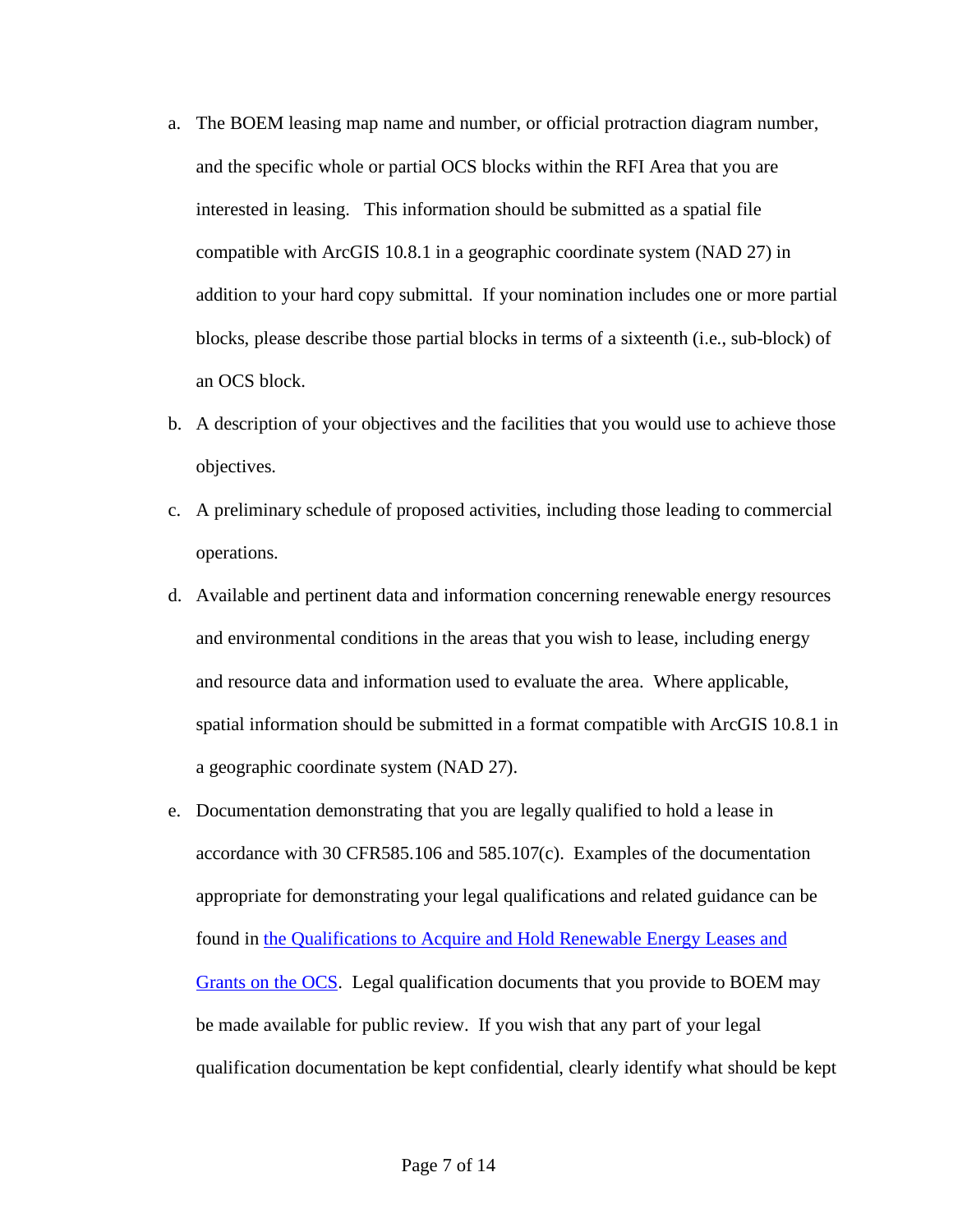confidential and submit it under separate cover (see the section of this RFI entitled "Protection of Privileged or Confidential Information Section").

f. Documentation demonstrating that you are technically and financially capable of constructing, operating, maintaining, and decommissioning the commercial wind energy facility described in your submission in accordance with 30 CFR 585.107(a). Guidance regarding the documentation to demonstrate your technical and financial qualifications can be found at [http://www.boem.gov/Renewable-Energy-](http://www.boem.gov/Renewable-Energy-Program/Regulatory-Information/QualificationGuidelines-pdf.aspx)

[Program/Regulatory-Information/QualificationGuidelines-pdf.aspx.](http://www.boem.gov/Renewable-Energy-Program/Regulatory-Information/QualificationGuidelines-pdf.aspx)

Any documentation you submit to demonstrate your legal, technical, and financial qualifications must be provided to BOEM in both paper and electronic formats. BOEM considers an Adobe PDF file on a media storage device to be an acceptable format for an electronic copy.

- *6. Protection of Privileged, Personal, or Confidential Information* 
	- a. Freedom of Information Act

BOEM will protect privileged or confidential information that you submit when required by the Freedom of Information Act (FOIA). Exemption 4 of FOIA applies to trade secrets and commercial or financial information that is privileged or confidential. If you wish to protect the confidentiality of such information, clearly label it and request that BOEM treat it as confidential. BOEM will not disclose such information if BOEM determines under 30 CFR 585.113(b) that it qualifies for exemption from disclosure under FOIA. Please label privileged or confidential information "Contains Confidential Information" and consider submitting such information as a separate attachment.

BOEM will not treat as confidential any aggregate summaries of such information or comments not containing such privileged or confidential information. Additionally,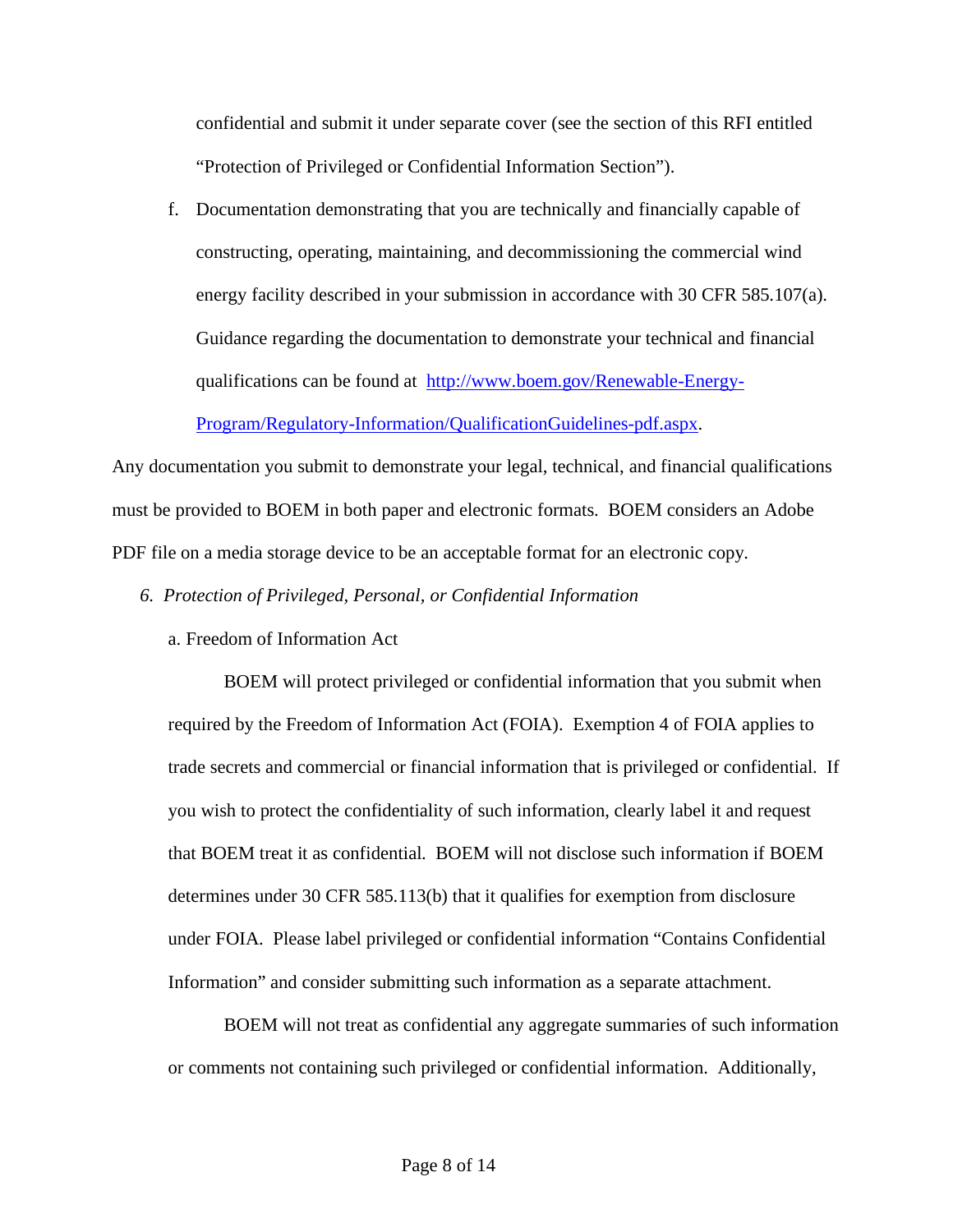BOEM will not treat as confidential (1) the legal title of the nominating entity (for example, the name of your company), or (2) the list of whole or partial blocks that you are nominating. Information that is not labeled as privileged or confidential may be regarded by BOEM as suitable for public release.

### b. Personally Identifiable Information

BOEM does not consider anonymous comments; please include your name and address as part of your comment. You should be aware that your entire comment, including your name, address, and any personally identifiable information (PII) included in your comment, may be made publicly available. All submissions from identified individuals, businesses, and organizations will be available for public viewing on regulations.gov and may release comments under a FOIA request. For BOEM to withhold your PII from disclosure, you must identify any information contained in your comments that, if released, would constitute a clearly unwarranted invasion of your personal privacy. You must also briefly describe any possible harmful consequences of the disclosure of information, such as embarrassment, injury, or other harm. c. Section 304 of the NHPA (54 U.S.C. 307103(a))

After consultation with the Secretary, BOEM is required to withhold the location, character, or ownership of historic resources if it determines that disclosure may, among other things, risk harm to the historic resources or impede the use of a traditional religious site by practitioners. Tribal entities should designate information that falls under section 304 of NHPA as confidential.

*7. BOEM's Environmental Review Process:*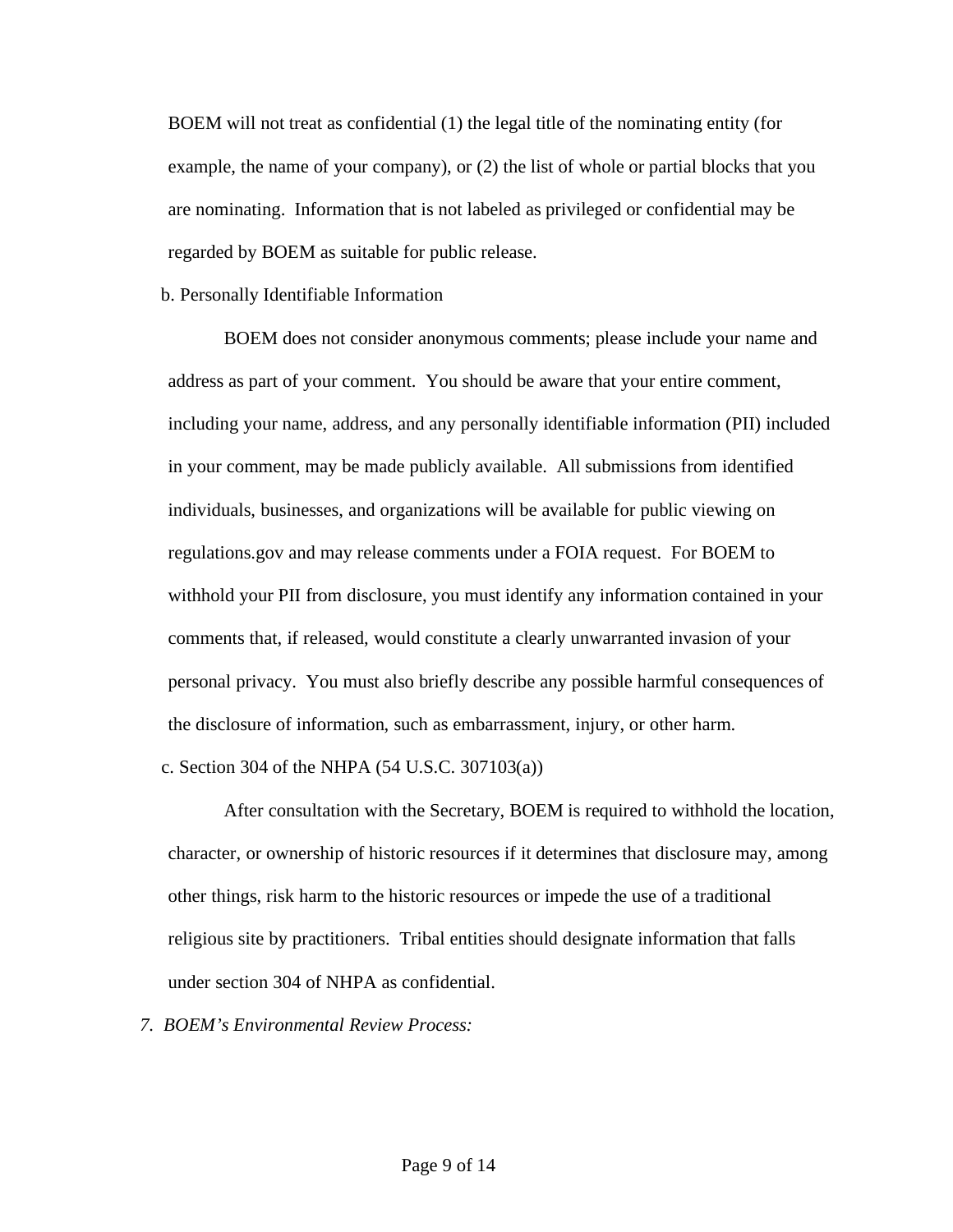Before deciding whether and where leases may be issued, BOEM will prepare an environmental assessment (EA) under the NEPA process and conduct consultations to consider the environmental consequences associated with issuing commercial wind energy leases within the RFI Area. The EA will consider the reasonably foreseeable environmental consequences associated with leasing, such as site characterization activities (including geophysical, geotechnical, archaeological, and biological surveys) and site assessment activities (including installation of a meteorological tower or meteorological buoy). BOEM also will conduct appropriate consultations concurrently with, and integrated into, the NEPA process. These consultations include, but are not limited to, those required by the Coastal Zone Management Act, the Endangered Species Act, the Magnuson-Stevens Fishery Conservation and Management Act, section 106 of the NHPA, and Executive Order 13175—"Consultation and Coordination with Tribal Governments."

Before BOEM allows a lessee to begin construction of a wind energy project in the RFI Area, BOEM will consider the environmental effects of the construction and operation of any wind energy facility under a separate, project-specific NEPA process. This separate NEPA process will include additional opportunities for public involvement and likely will result in the publication of an environmental impact statement.

### *BOEM's Planning and Leasing Process:*

*1. Determination of Competitive Interest*: Section 8(p)(3) of OCSLA states that "the Secretary shall issue a lease, easement, or right-of-way…on a competitive basis unless the Secretary determines after public notice of a proposed lease, easement, or right-of-way that there is no competitive interest." Accordingly, BOEM must first determine whether there is competitive interest in acquiring a lease within the RFI Area to develop offshore wind energy. At the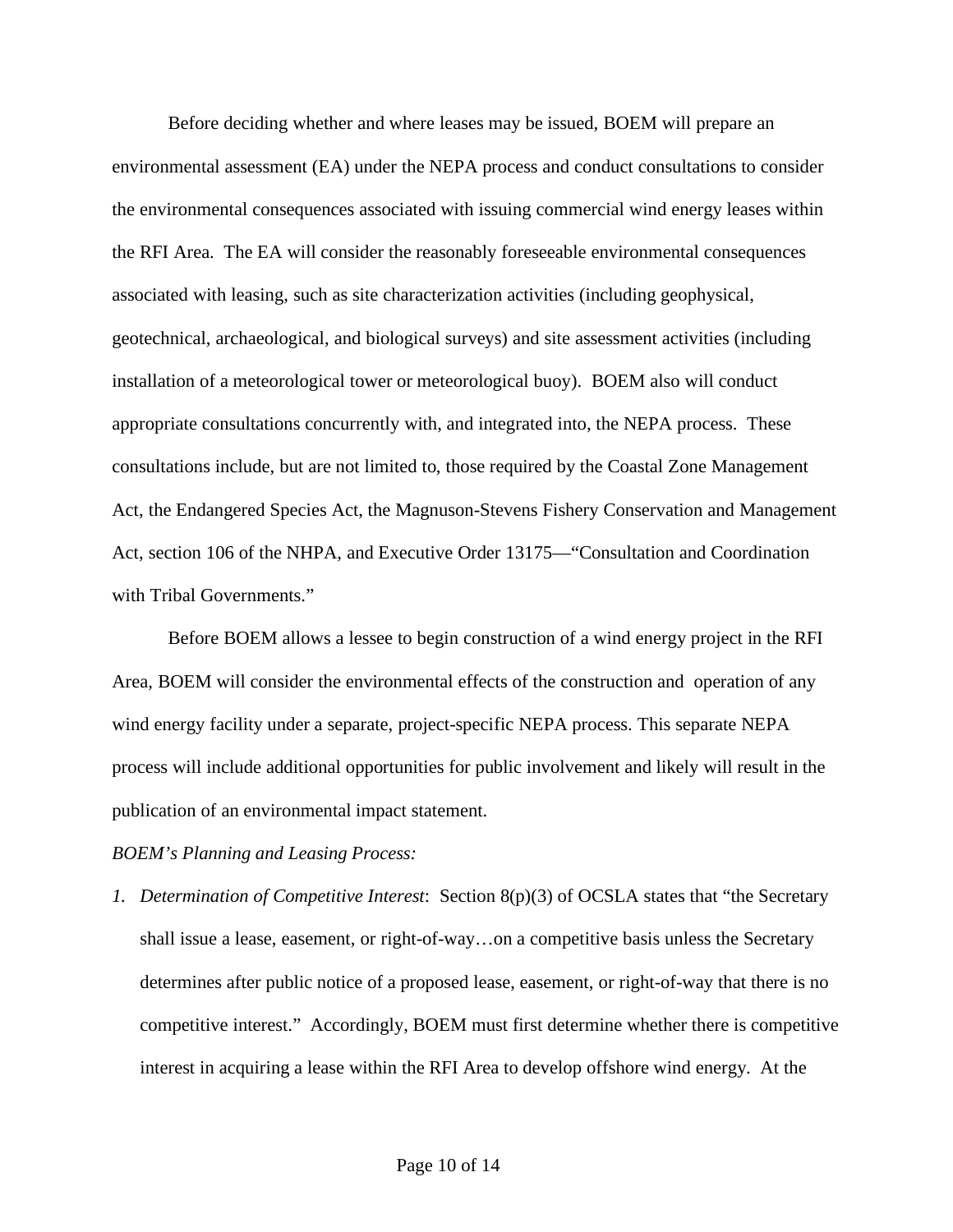conclusion of the comment period for this RFI, BOEM will review the indications of interest received and determine if competitive interest exists in any part of the RFI Area. For areas with competitive interest, BOEM may consider proceeding with competitive leasing as described in the section of this RFI entitled "Competitive Leasing Process." For areas where BOEM determines that only one entity is interested, BOEM may consider proceeding with noncompetitive leasing, as described in the section entitled "Noncompetitive Leasing Process."

If BOEM determines that competitive interest exists in the RFI Area and identifies those areas as appropriate to lease, BOEM may hold a competitive lease sale on any or all portions of the RFI Area. In the event BOEM holds such a lease sale, all qualified bidders, including those bidders that did not submit an indication of interest in response to this RFI, will be able to participate in the lease sale. BOEM reserves the right not to lease any or all portions of the RFI Area or to modify such areas from their original, proposed form before offering them for lease.

- *2. Competitive Leasing Process:* BOEM will follow the steps required by 30 CFR 585.211 through 585.225 if it decides to proceed with the competitive leasing process in the RFI Area. Those steps are:
	- a. Call for Information and Nominations (Call). BOEM will publish a Call in the *Federal Register* for leasing in specified areas. The comment period following the Call will be 45 days. In the Call, BOEM may request comments seeking information on areas that should receive special consideration and analysis; geological conditions (including bottom hazards); archaeological sites on the seabed or nearshore; possible multiple uses of the proposed leasing area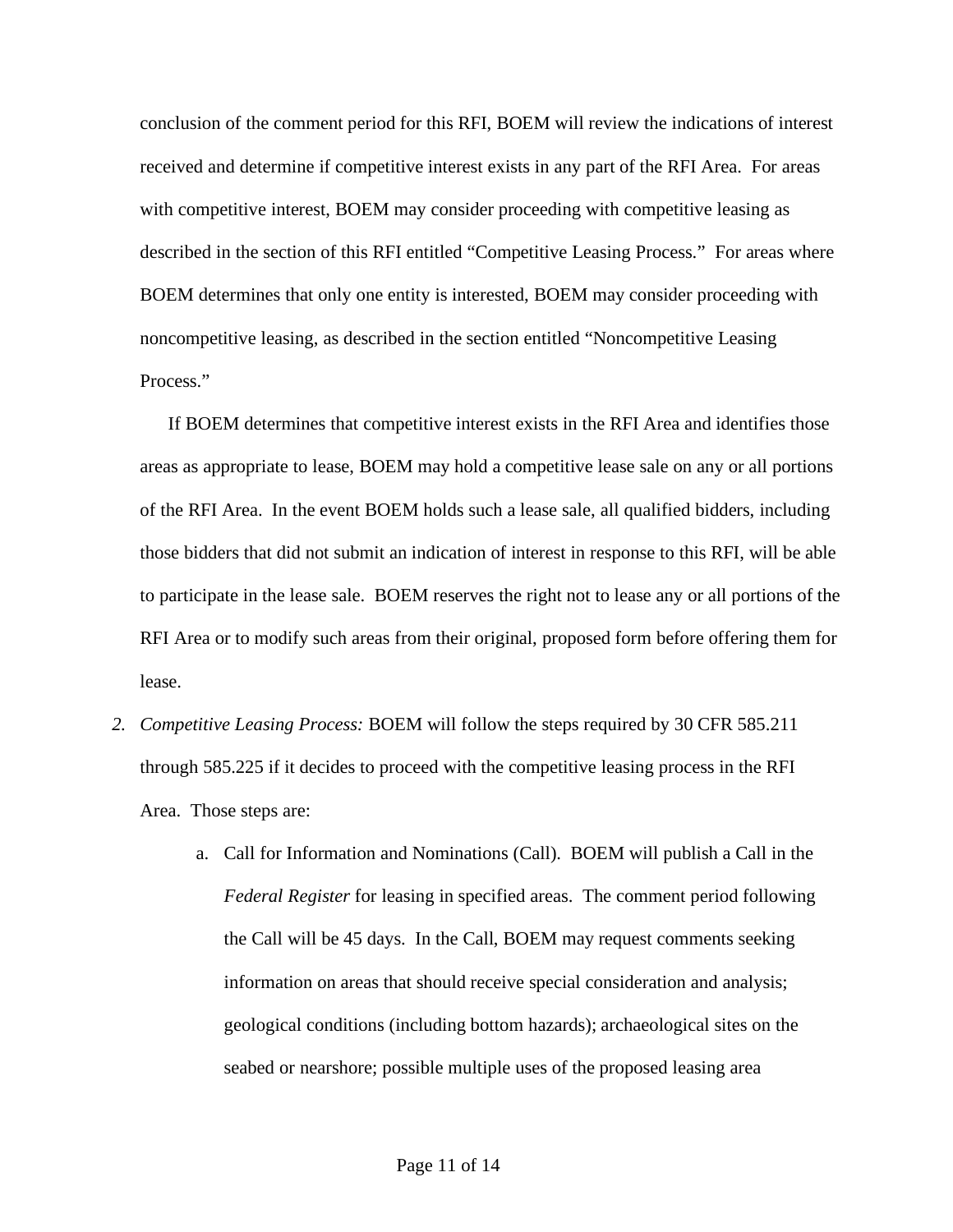(including navigation, recreation, and fisheries); and on other socioeconomic, biological, and environmental matters. In response to the Call, potential lessees must submit the following information: the area of interest for a possible lease; a general description of the potential lessee's objectives and the facilities that the potential lessee would use to achieve those objectives; a general schedule of proposed activities, including those leading to commercial operations; data and information concerning renewable energy and environmental conditions in the area of interest, including the energy and resource data and information used to evaluate the area of interest; and documentation showing the potential lessee is qualified to hold a lease. However, a potential lessee is not required to resubmit information it has already submitted in response to this RFI.

- b. Area Identification:Based on the information received in response to this RFI and the Call, BOEM will determine the level of commercial interest and identify the areas that would be appropriate to analyze for potential leasing. The areas identified will constitute the wind energy areas (WEA) and will be subject to environmental analysis as described above, in consultation with appropriate Federal agencies, Federally recognized Tribes, State and local governments, and other interested parties.
- c. Proposed Sale Notice (PSN):If BOEM decides to proceed with a competitive lease sale within the WEA after completion of its environmental analysis and consultations, BOEM will publish a PSN in the *Federal Register* with a comment period of 60 days. The PSN will describe the areas BOEM intends to offer for leasing, the proposed conditions of a lease sale, the proposed auction format of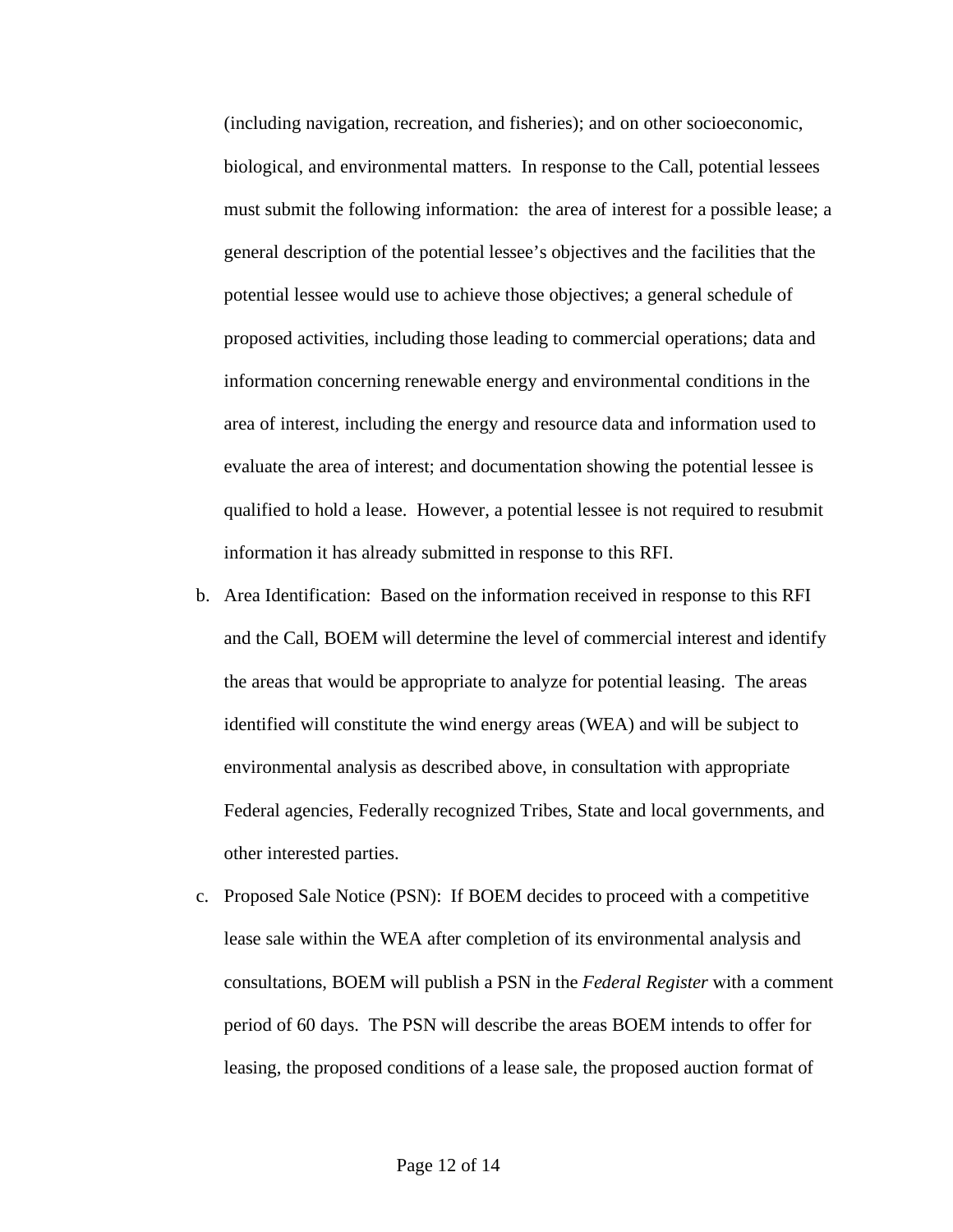the lease sale, and the lease instrument, including lease addenda. Additionally, the PSN will describe the criteria and process for evaluating bids in the lease sale.

- d. Final Sale Notice (FSN): After considering the comments on the PSN, if BOEM decides to proceed with a competitive lease sale, it will publish a FSN in the *Federal Register* at least 30 days before the date of the lease sale.
- e. Bid Submission and Evaluation: Following publication of the FSN in the *Federal Register*, BOEM will offer the lease areas through a competitive sale process, using procedures specified in the FSN. BOEM will review the sale, including bids and bid deposits, for technical and legal adequacy. BOEM will ensure that bidders have complied with all applicable regulations. BOEM reserves the right to reject any or all bids and to withdraw an offer to lease an area, even after bids have been submitted.
- f. Issuance of a Lease:Following identification of the winning bid on a lease area, BOEM will notify the successful bidder and provide a set of official lease documents for signature. BOEM requires a successful bidder to sign and return the lease, pay the remainder of the bonus bid, if applicable, and file the required financial assurance within 10-business days of receiving the lease documents. Upon receipt of the required payments, financial assurance, and properly signed lease forms, BOEM may execute a lease with the successful bidder.
- *3. Noncompetitive Leasing Process:* BOEM's noncompetitive leasing process would include the following steps:
	- a. Determination of No Competitive Interest: If, after evaluating all relevant information, BOEM determines there is no competitive interest in all or a portion